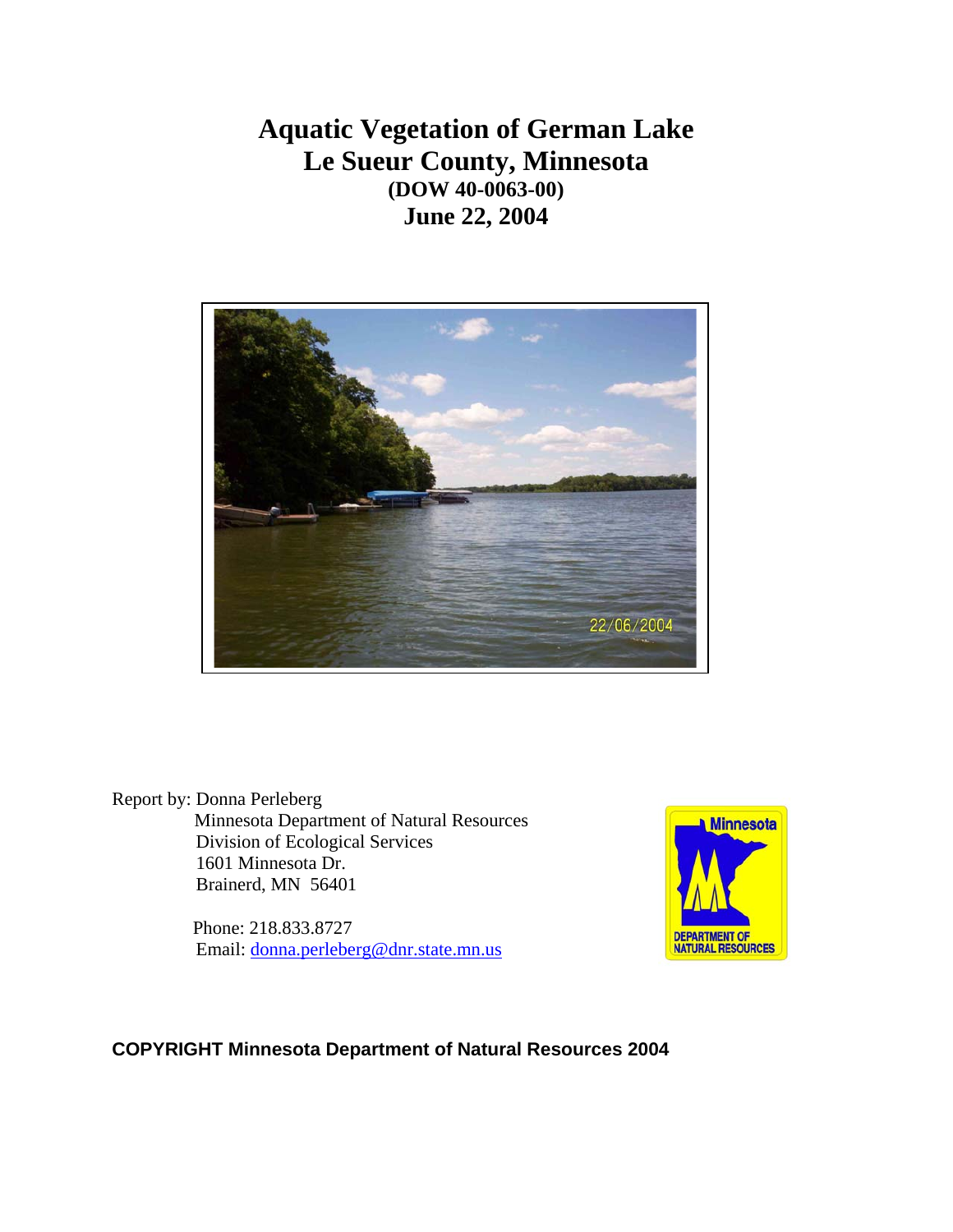## **Acknowledgments**

Lake sampling: Donna Perleberg, MnDNR Division of Ecological Services Josh Knopik, MnDNR Division of Ecological Services

Data Entry: Patrick McGowan, MnDNR Division of Ecological Services

Report Review: Wendy Crowell, MnDNR Division of Ecological Services

Funding: Collection of these data was made possible by support from the Heritage Enhancement Fund.

#### **This report should be cited as:**

Perleberg, D. 2006. Aquatic vegetation of German Lake, LeSueur County, Minnesota (DOW 40-0063-00), June 22, 2004. Minnesota Department of Natural Resources, Ecological Services Division, 1601 Minnesota Dr., Brainerd, MN 56401. 17 pp.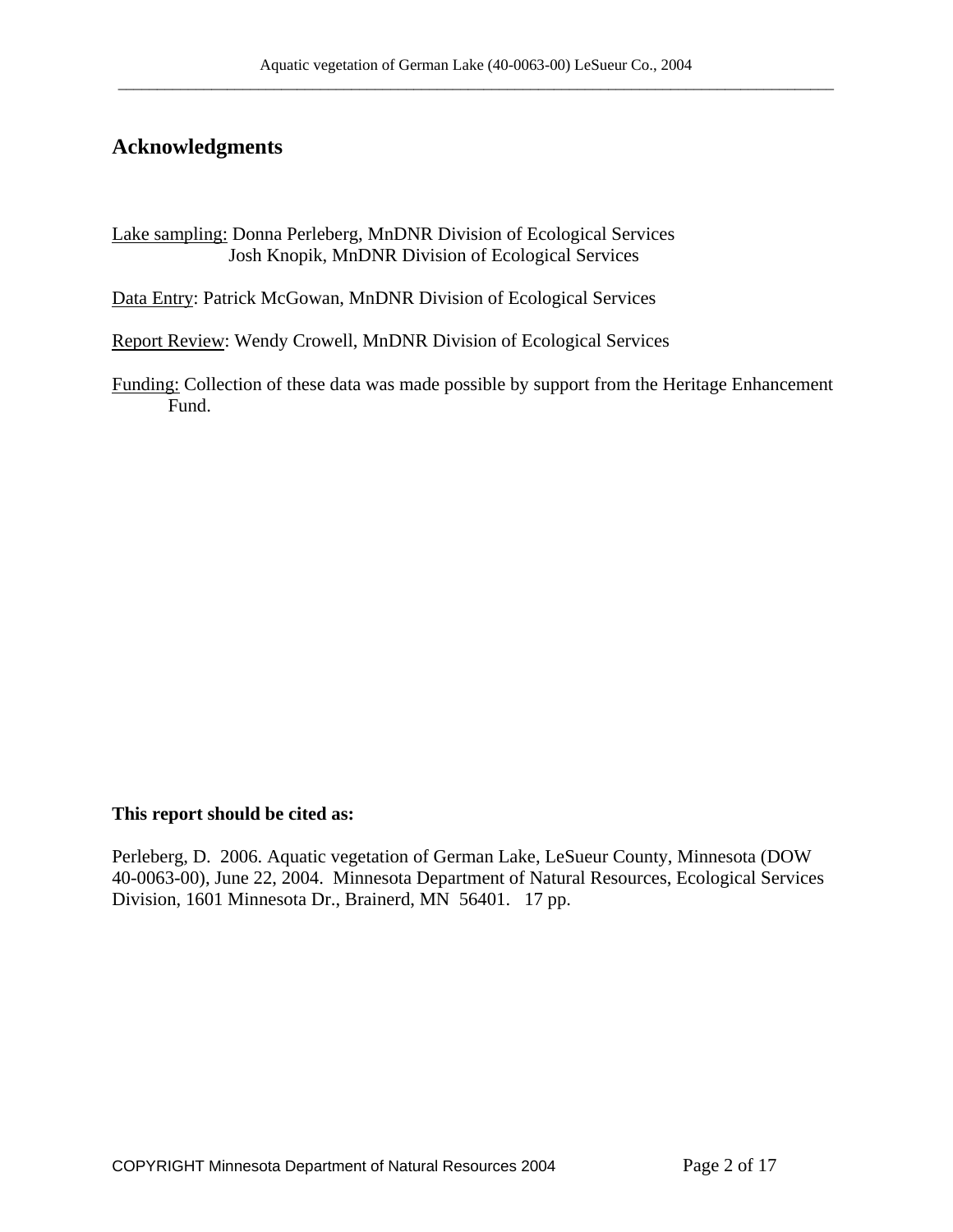# **Summary**

This survey assessed the aquatic plant community of German Lake (40-0063-00) in LeSueur County, southern Minnesota. The zone from shore to a depth of 15 feet was sampled using a point-intercept, or grid, survey method. Within this area, 65 percent of the sample sites contained vegetation.

The non-native, submerged plant, curly-leaf pondweed (*Potamogeton crispus*) dominated the plant community and was found in 48 percent of the survey sites. Curly-leaf pondweed was most common in water depths of six to ten feet, where it occurred in 75 percent of the survey sites. It was one of the few plant species found in depths greater than five feet.

Another non-native, submerged plant, Eurasian watermilfoil (Myriophyllum spicatum) was observed in German Lake. It was first reported in the lake in 2002 and during the 2004 survey it occurred in only one percent of the sample sites.

Lower mid-summer water clarity in German Lake likely restricts native aquatic plants to shallow water where they can obtain sufficient light. Native plants occurred in 35 percent of the sample sites. Twenty-two native plant species were recorded but only a few occurred in more than five percent of the sample sites: muskgrass (*Chara* sp.), coontail (*Ceratophyllum demersum*), and narrow-leaf pondweed (*Potamogeton freisii*).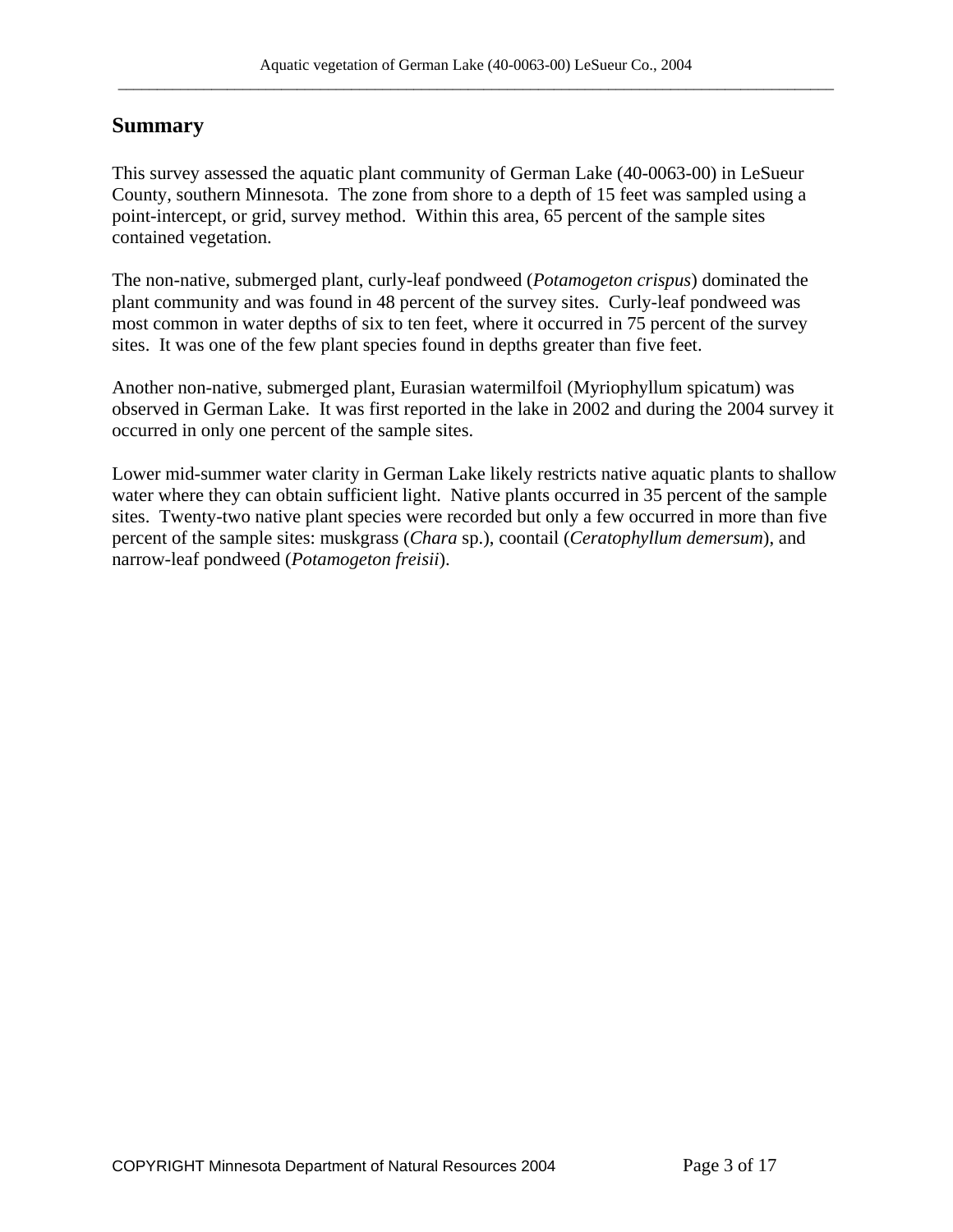## **Introduction**

German Lake (DOW 40-0063-00) is located about eight miles northwest of the city of Waterville in LeSueur County, Minnesota. It occurs at the western edge of the ecological region known as the [Eastern Broadleaf Forest](http://www.dnr.state.mn.us/ecs/broadleaf/index.html)  [Province](http://www.dnr.state.mn.us/ecs/broadleaf/index.html) (Fig. 1).

German Lake lies at the western edge of the Cannon River Watershed (Fig. 2) and outlets to the Cannon River (Munson 1991). Four different land types occur within the watershed and German Lake is within the **Big Woods** land type (Fig. 2).

The Big Woods area was once dominated by oak woodland and maple-basswood forest but today most of the land is cropland or pasture. Within the sub-watershed that includes German Lake most land is now classified as agricultural (Munson 1991).



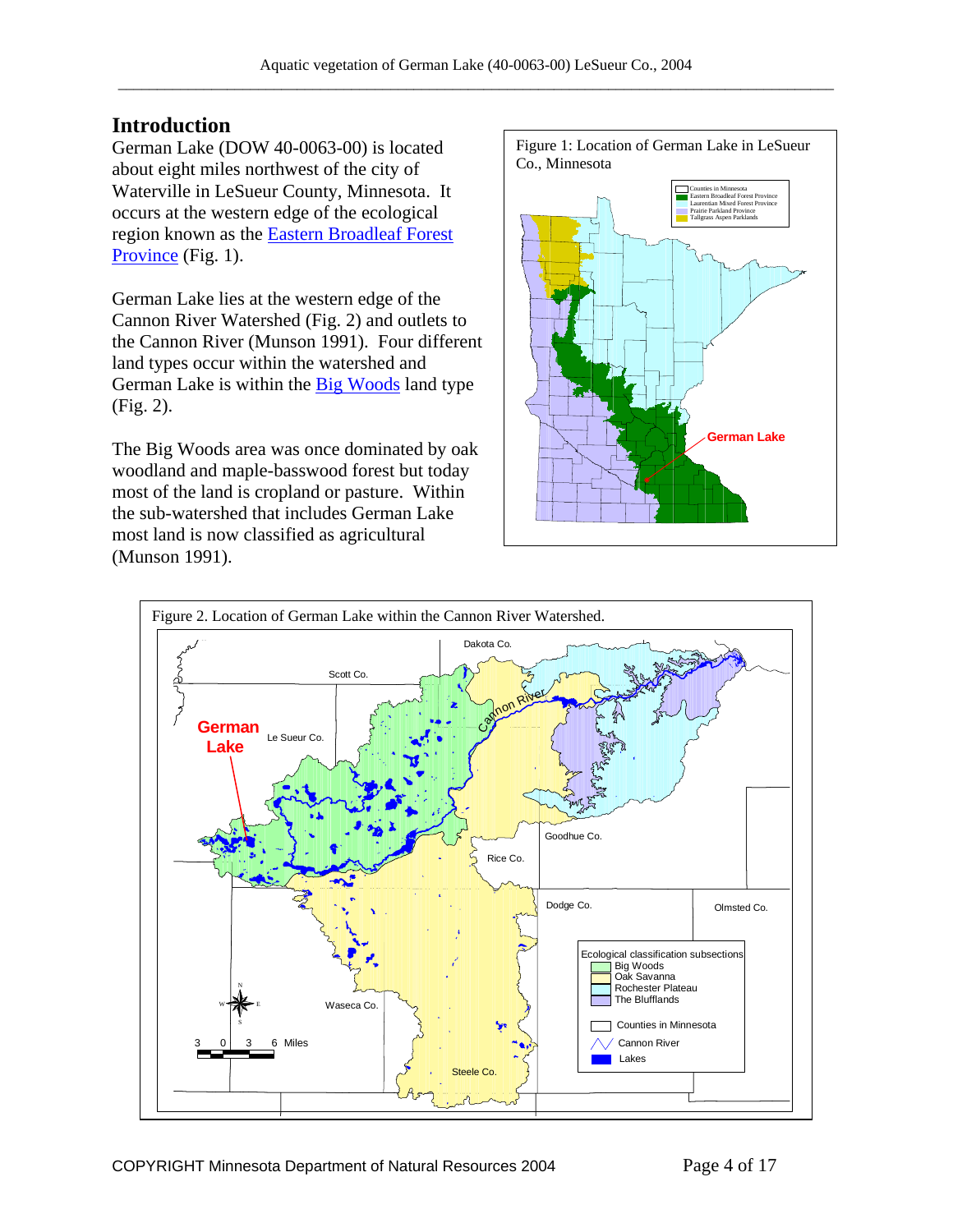German Lake is a mid-sized (899 acres) lake with a maximum depth of 51 feet and at least 58 percent of the lake less than 15 feet deep (Fig. 3). An island, approximately 17 acres in area, occurs at the south end of the lake. The lake is described as eutrophic (high nutrients) with low water clarity as indicated by the 2004 mean summer Secchi depth of 2.5 feet (MPCA 2003). A 1990 water quality study concluded that these conditions are likely a result of excessive nutrients supplied to the lake from the watershed and nutrient recycling processes occurring in the lake (Munson 1991). The shoreline of German Lake is moderately developed with a public access located on the north shore.



Previous vegetation surveys of German Lake were conducted in 1982, 1987 and 1997 (DNR Fisheries Lake Files). Bulrush (*Scirpus* spp.) occurred along the north shore and narrow leaf cattail (*Typha angustifolia*) was common in the northeast bay and near the island. Yellow waterlily (*Nuphar* sp.) and white waterlily (*Nymphaea* sp.) were present but not widespread. The most common native submerged species reported were coontail (*Ceratophyllum demersum*), Canada waterweed (*Elodea canadensis*), and muskgrass (*Chara* sp.). The non-native curly-leaf pondweed (*Potamogeton crispus*) was reported in all of these previous surveys. The non-native Eurasian watermilfoil (*Myriophyllum spicatum*) was first documented in the lake in 2002.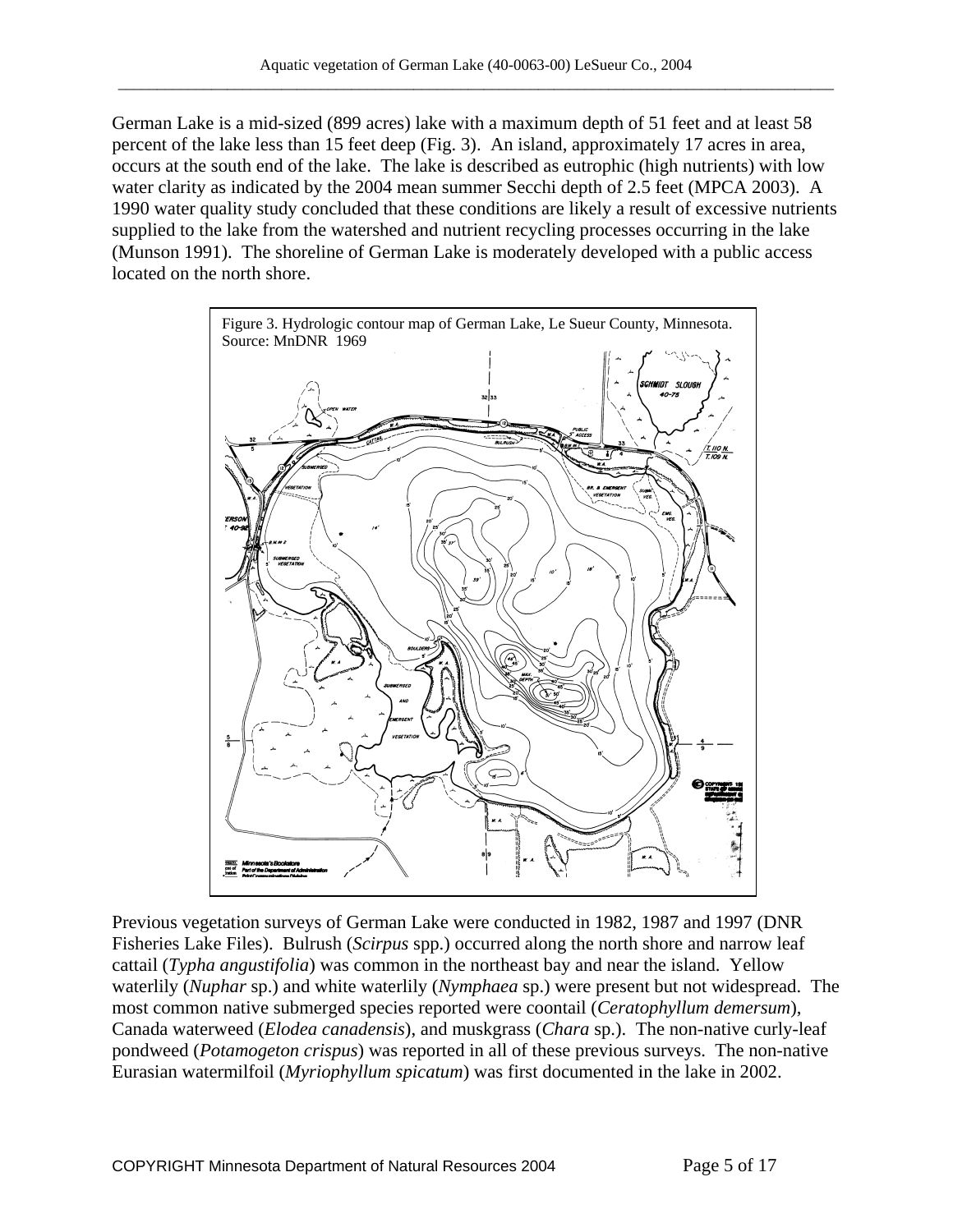Submerged vegetation was reported to a maximum depth of 12 feet in 1997 and to only 2.5 feet in 1987 with a note that vegetation was reduced in this year in response to high water levels.

## **Vegetation Survey Objectives**

The purpose of this vegetation survey was to describe the 2004 aquatic plant populations of German Lake. Specific objectives include:

- 1) Estimate the maximum depth of rooted vegetation
- 2) Estimate the percent of the lake occupied by rooted vegetation
- 3) Record the aquatic plant species that occur in the lake
- 4) Estimate frequencies of occurrence of individual species
- 5) Develop distribution maps for the common species

# **Methods**

A Point-Intercept (or grid) vegetation survey of German Lake was conducted on June 22, 2004. The surveys followed the methods described by Madsen (1999).

Survey waypoints were created and downloaded into a Global Positioning System (GPS) receiver. Sample points were established in using ArcView GIS program using a 100 meter by 100 meter grid across the lake surface (Fig. 4). In the field, surveyors decided not to sample in depths greater than 15 feet because they consistently were not finding vegetation beyond the 13 feet depth. Areas along the southeast shore and northeast shore were not sample due to shallow water (Fig. 4). As a result, 216 sites were actually sampled and 200 of those fell within the vegetated zone from shore to the 13 feet depth.

The GPS unit was used to navigate the boat to each sample point. One side of the boat was designated as the sampling area. At each site, water depth was recorded in one foot increments using a measured stick in water depths less than eight feet and an electronic depth finder in water depths greater than eight feet. The surveyors recorded all plant species found within a one meter squared sample site at the pre-designated side of the boat. A double-headed, weighted garden rake, attached to a rope was used to survey vegetation not visible from the surface (Fig. 5).

Nomenclature followed Crow and Hellquist (2000). Voucher specimens were collected for most plant species and are stored at the MnDNR in Brainerd. Data were entered into a Microsoft Access database and frequency of occurrence was calculated for each species as the number of sites in which a species occurred divided by the total number of sample sites.

## *Example:*

In German Lake there were 216 samples sites in the zone from shore to the 15 feet depth. Curly-leaf pondweed occurred in 103 of those sites.

Frequency of curly-leaf pondweed in the shore to 15 feet depth zone of German Lake  $= 103/216$  (\*100)  $= 48\%$ 

Frequency was calculated for the entire area from shore to 15 feet and sampling points were also grouped by water depth and separated into three depth zones for analysis: shore to five feet, six to 10 feet, and 11 to 15 feet.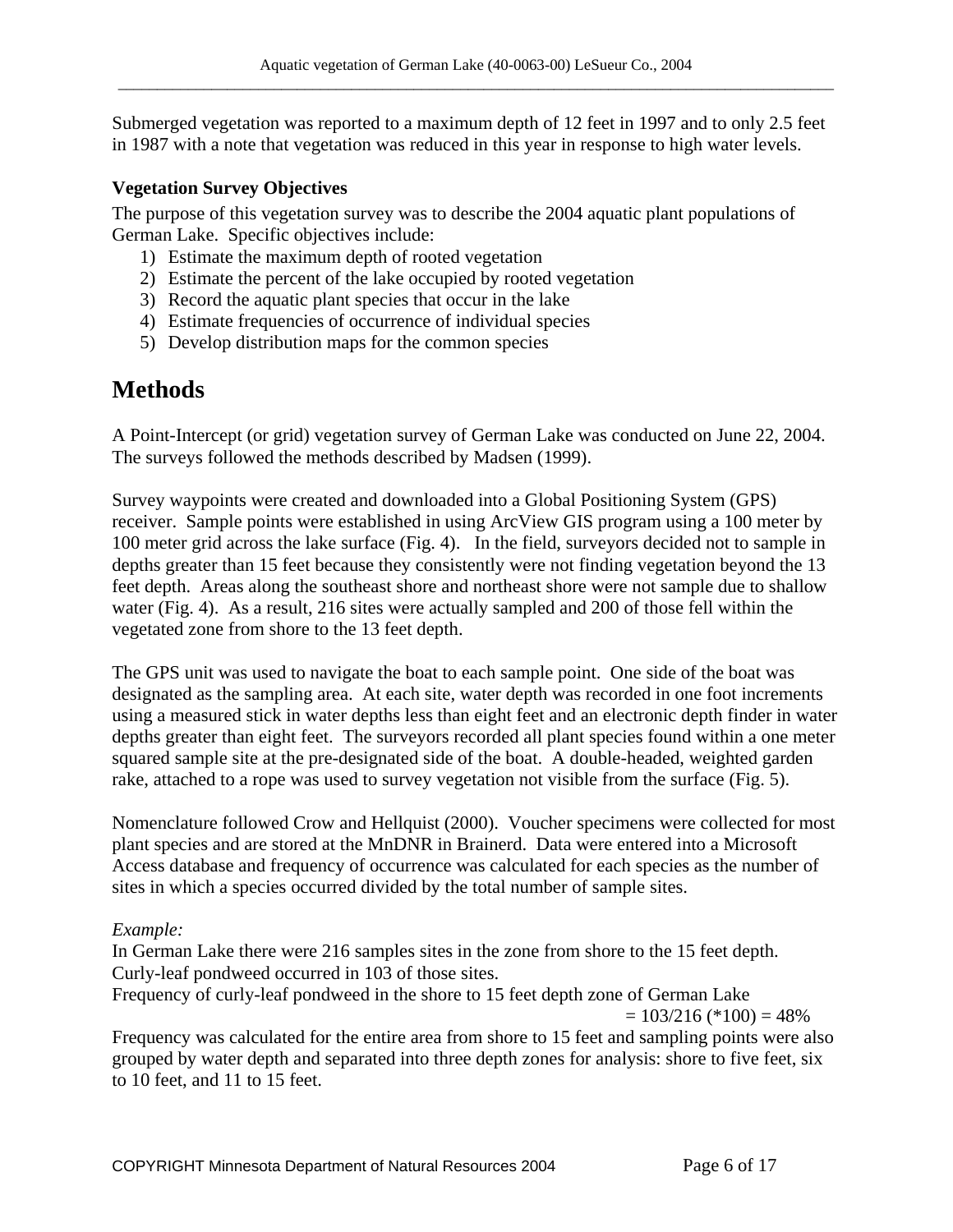

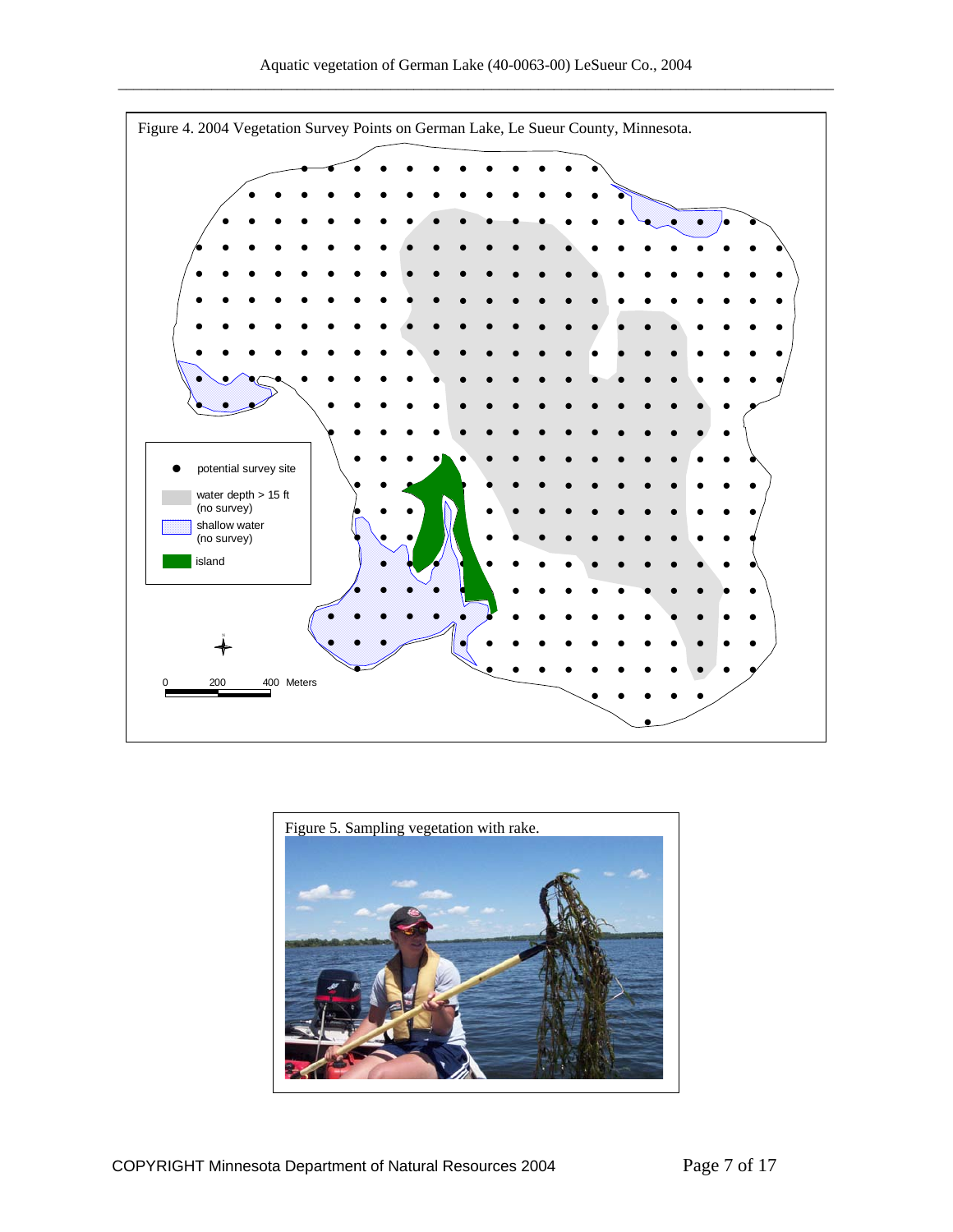# **Results**

## **Number and types of plant species recorded**

A total of 22 native aquatic plant species were recorded in German Lake including 14 [submerged,](http://www.dnr.state.mn.us/shorelandmgmt/apg/wheregrow.html) one [free-floating,](http://www.dnr.state.mn.us/shorelandmgmt/apg/wheregrow.html) three floating-leaved and four [emergent](http://www.dnr.state.mn.us/shorelandmgmt/apg/wheregrow.html) plant species (Table 1). Two non-native, submerged species were also found: curly-leaf pondweed, (*Potamogeton crispus*), and Eurasian watermilfoil (*Myriophyllum sibiricum*).

## **Distribution and plants with water depth**

Aquatic plants were found to a maximum depth of 13 feet in German Lake and 65 percent of the sample sites within shore to 15 feet depth zone contained vegetation. Plant abundance was greatest from shore to a water depth of five feet where 92 percent of the sites were vegetated. In depths from 11 to 15 feet, only 25 percent of the sites contained plants (Fig. 6).



# **Non-native plants in German Lake**

Non-native plants dominated German Lake during the 2004 survey and the most abundant nonnative species was curly-leaf pondweed (Fig. 7). Curly-leaf pondweed was the only species present in 31 percent of the sample sites (Fig. 7, 8). Eurasian watermilfoil was present in two sample sites (Fig. 8). Sixteen percent of the sample sites contained a mix of native and nonnative species (Fig. 7).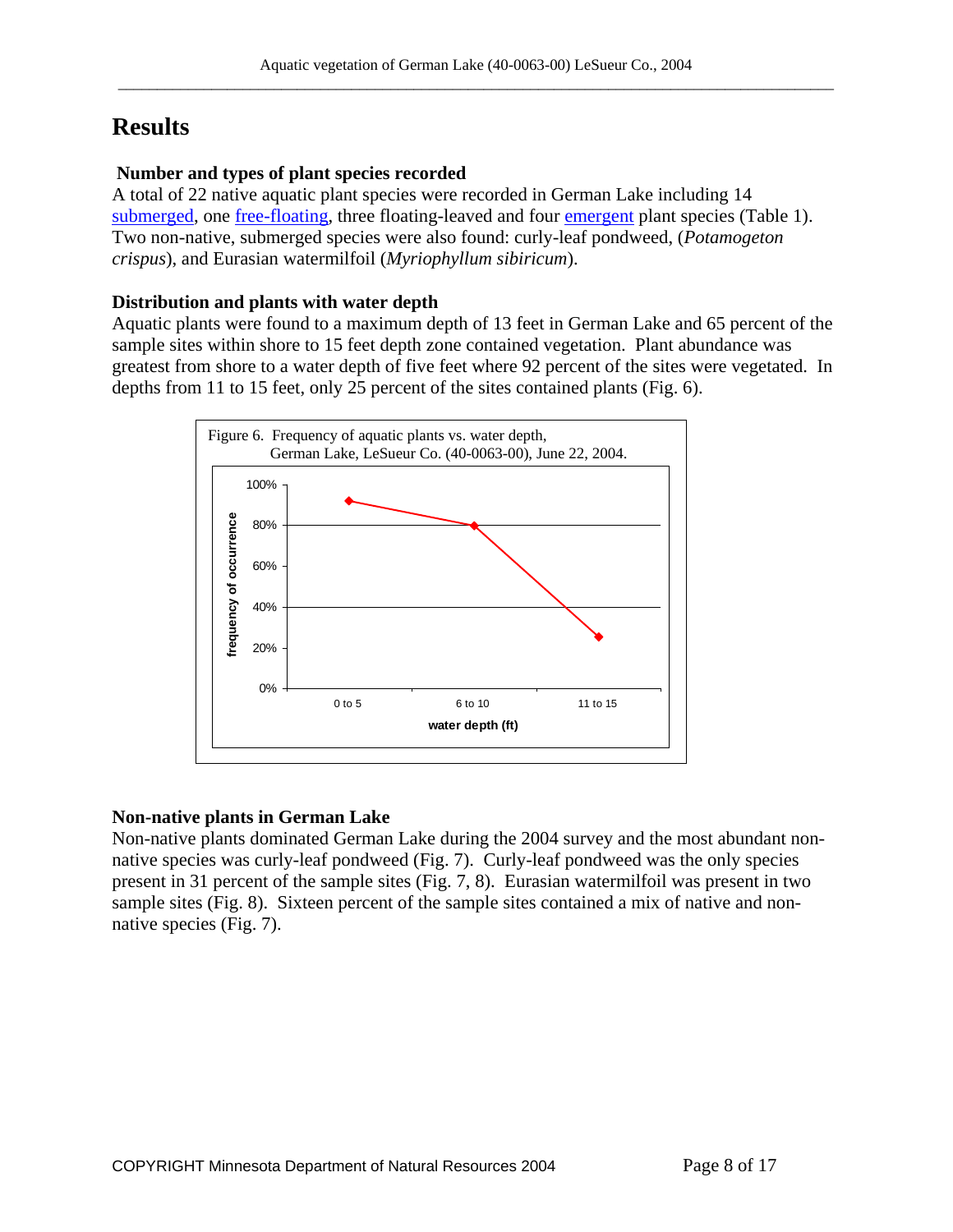#### **Table 1. Aquatic Plants of German Lake, LeSueur County (40-0063-00) June 22, 2004**

| <b>Life Forms</b>                                                                                                                                                                                                                                           | <b>Common Name</b>         | <b>Scientific Name</b>               | Frequency           |
|-------------------------------------------------------------------------------------------------------------------------------------------------------------------------------------------------------------------------------------------------------------|----------------------------|--------------------------------------|---------------------|
| <b>SUBMERGED</b>                                                                                                                                                                                                                                            | Curly-leaf pondweed        | Potamogeton crispus                  | 48                  |
| These plants grow primarily<br>under the water surface. Upper<br>leaves may float near the surface<br>and flowers may extend above<br>the surface. Plants may be are<br>rooted or loosely anchored to the<br>lake bottom, or may drift with<br>the current. | Muskgrass                  | Chara sp.                            | 16                  |
|                                                                                                                                                                                                                                                             | Narrow-leaf pondweed       | Potamogeton freisii**                | 13                  |
|                                                                                                                                                                                                                                                             | Coontail                   | Ceratophyllum demersum               | 10                  |
|                                                                                                                                                                                                                                                             | Flat-stem pondweed         | Potamogeton zosteriformis            | 5                   |
|                                                                                                                                                                                                                                                             | Sago pondweed              | Stuckenia pectinata                  | $\overline{2}$      |
|                                                                                                                                                                                                                                                             | Wild celery                | Vallisneria americana                | $\overline{2}$      |
|                                                                                                                                                                                                                                                             | <b>Bushy</b> pondweed      | Najas flexilis                       | $\mathbf{1}$        |
|                                                                                                                                                                                                                                                             | Eurasian watermilfoil      | Myriophyllum spicatum                | 1                   |
|                                                                                                                                                                                                                                                             | Water marigold             | Megaladonta beckii                   | $<$ 1               |
|                                                                                                                                                                                                                                                             | Canada waterweed           | Elodea canadensis                    | $\leq$ 1            |
|                                                                                                                                                                                                                                                             | Illinois pondweed          | Potamogeton illinoensis              | $\leq$ 1            |
|                                                                                                                                                                                                                                                             | White-stem pondweed        | Potamogeton praelongus               | $\leq$ 1            |
|                                                                                                                                                                                                                                                             | Northern watermilfoil      | Myriophyllum sibiricum               | $\leq$ 1            |
|                                                                                                                                                                                                                                                             | White water buttercup      | Ranunculus sp.                       | $\leq$ 1            |
|                                                                                                                                                                                                                                                             | Stonewort                  | Nitella sp.                          | $<$ 1               |
| <b>FREE-FLOATING</b><br>These plants float on the water<br>and drift with water currents.                                                                                                                                                                   | Greater duckweed           | Spirodela polyrhiza                  | $\leq$ 1            |
| <b>FLOATING</b>                                                                                                                                                                                                                                             | Yellow waterlily           | Nuphar variegata                     | $<$ 1               |
| These plants are rooted in the lake                                                                                                                                                                                                                         | White waterlily            | Nymphaea odorata                     | $\leq$ 1            |
| bottom and have leaves that float on<br>the water surface. Many have<br>colorful flowers that extend above<br>the water                                                                                                                                     | Floating-leaf pondweed     | Potamogeton natans                   | present*            |
|                                                                                                                                                                                                                                                             | Cattail                    |                                      |                     |
| <b>EMERGENT</b><br>These plants extend well above                                                                                                                                                                                                           | <b>Bulrush</b>             | Typha sp                             | $<$ 1<br>1          |
| the water surface and are usually                                                                                                                                                                                                                           |                            | Scirpus sp.                          |                     |
| found in shallow water, near<br>shore.                                                                                                                                                                                                                      | Spikerush<br>River bulrush | Eleocharis sp.<br>Scirpus fluviatile | $\leq$ 1<br>present |

Frequency calculated for vegetated zone (shore to 13 feet depth) Frequency = percent of sites in which species occurred (200 sample sites)

\*present indicates species was found in the lake but not within a sample site.

\*\*Potamogeton freisii was identified in the lake but it is not known whether all narrowleaf pondweeds found were P. freisii. Therefore, Potamogeton sp. was recorded in the database.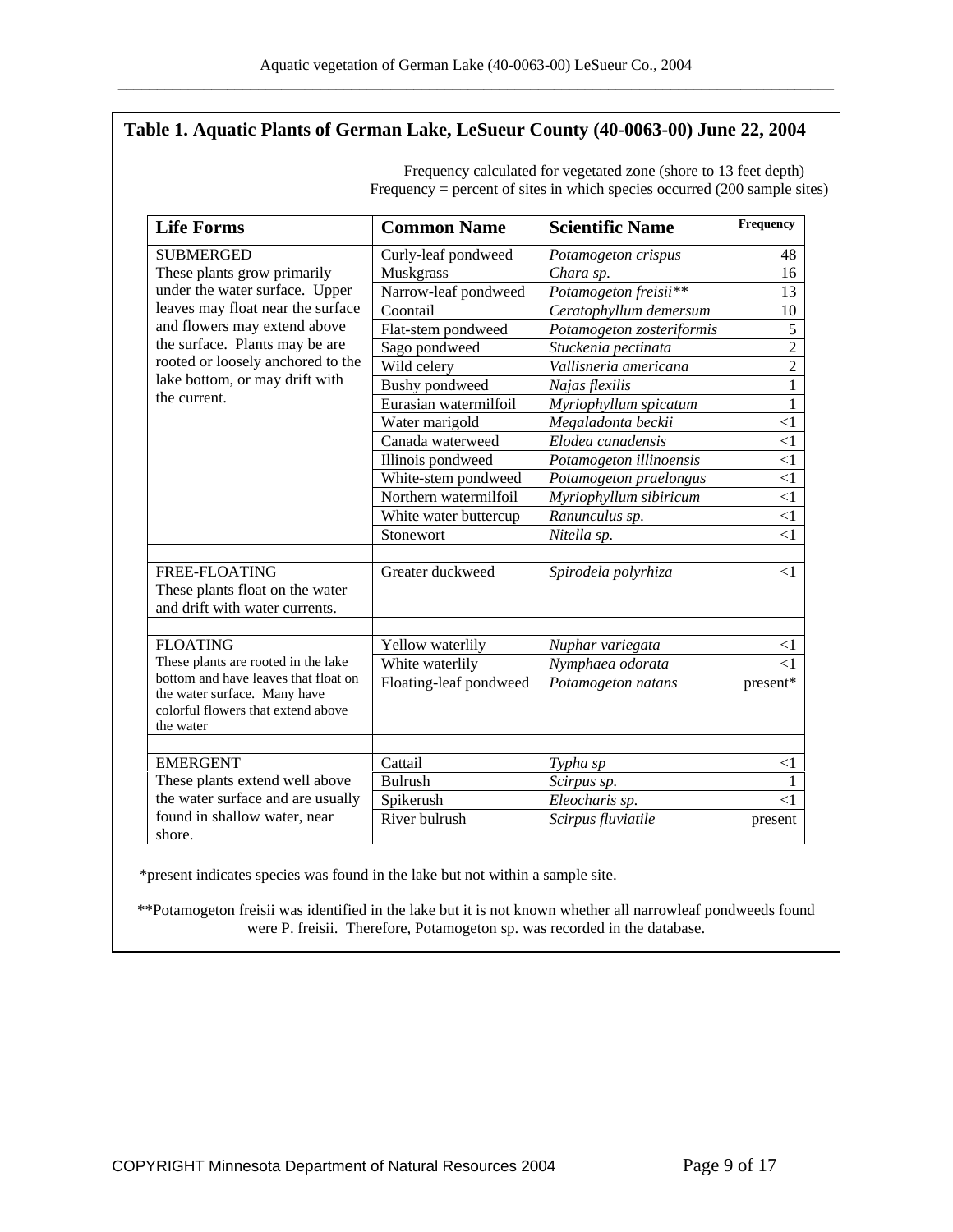

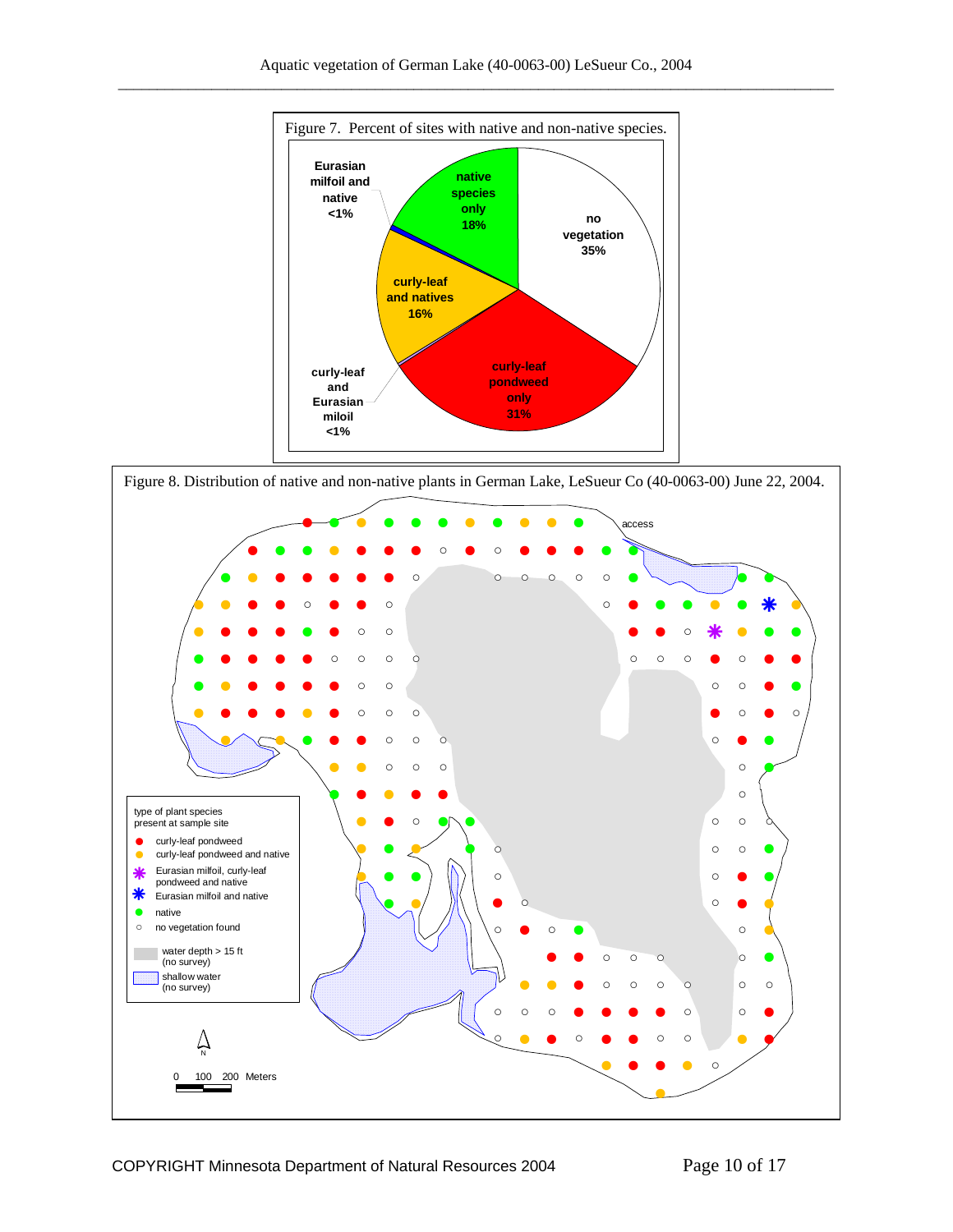[Curly-leaf pondweed](http://www.dnr.state.mn.us/aquatic_plants/submerged_plants/curlyleaf_pondweed.html) (*Potamogeton crispus*) was the most abundant species in German Lake and occurred in 48 percent of the sample sites (Table 1). Curly-leaf pondweed is a submerged plant that is named for its wavy leaf margins (Fig. 9). It grows below the water surface but may reach the water surface at certain depths and create dense mats. It may also form flowers that extend above the water surface.

Curly-leaf pondweed is not native to Minnesota but has been present in the state since at least 1910 (Moyle and Hotchkiss 1945) and is now found in at least 700 Minnesota lakes (Invasive Species Program 2005). Like many native

Figure 9. Turions forming at tips of curly-leaf pondweed (*Potamogeton crispus*) plants.



submerged plants, it is perennial (re-growing from rootstalk each season) but it has a unique life cycle that may provide a competitive advantage over native species. Curly-leaf pondweed is actually dormant during late summer and begins new growth in early fall (Fig. 10). Winter foliage is produced and continues to grow under ice (Wehrmeister and Stuckey, 1978). Curlyleaf reaches its maximum growth in May and June, when water temperatures are still too low for most native plant growth. In late spring and early summer, curly-leaf plants form structures called "turions" which are hardened stem tips that break off and fall to the substrate (Fig. 10). Turions remain dormant through the summer and germinate into new plants in early fall (Catling and Dobson, 1985). During its peak growth in spring, curly-leaf may reach the water surface at certain depths and create dense mats.

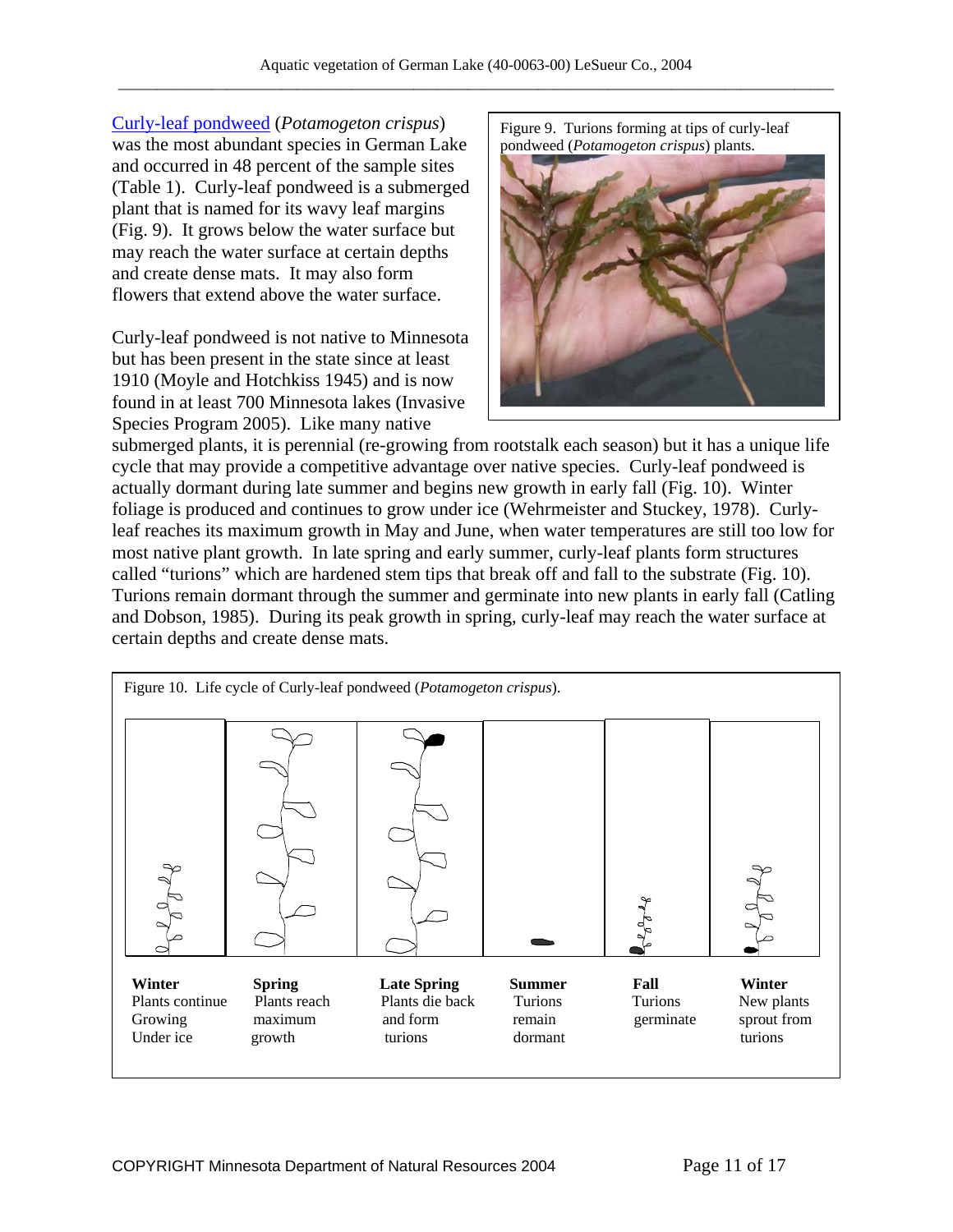During the spring of 2004, curly-leaf pondweed occurred at all depth sampled in German Lake, and was the most common species in depths greater than five feet (Fig. 11). It reached a maximum frequency in the six to 10 feet water depth, where it occurred in 75 percent of the sample sites (Fig. 11).



[Eurasian watermilfoil](http://www.dnr.state.mn.us/invasives/aquaticplants/milfoil/index.html) (*Myriophyllum spicatum*) (Fig. 12) was found in only two sample sites (one percent) during the June 2004 survey (Table 1). It occurred to a two to six feet of water in the northeast end of the lake (Fig. 8). This non-native species is adapted to survive in lower light levels than many native aquatic plants but still requires adequate light for growth. Lower summer water clarity in German Lake may prevent this species from becoming abundant in depths greater than six feet.

Native vegetation was found in 35 percent of the sample sites and 18 percent of the sites contained only native vegetation (Fig. 7, 8). Native species were mostly restricted to water depths less than eleven feet and were most common in water depths less than six feet (Fig. 11).

[Muskgrass](http://www.dnr.state.mn.us/aquatic_plants/algae/chara.html) (*Chara* sp.) was the most common native plant species in German Lake and occurred in 16 percent of the sample sites (Table 1). It was only found to a maximum depth of seven feet and was most frequent in depths less than six feet (Fig. 11). Muskgrass is a submerged, macroscopic algae that is common in many hardwater Minnesota lakes. It is named for its

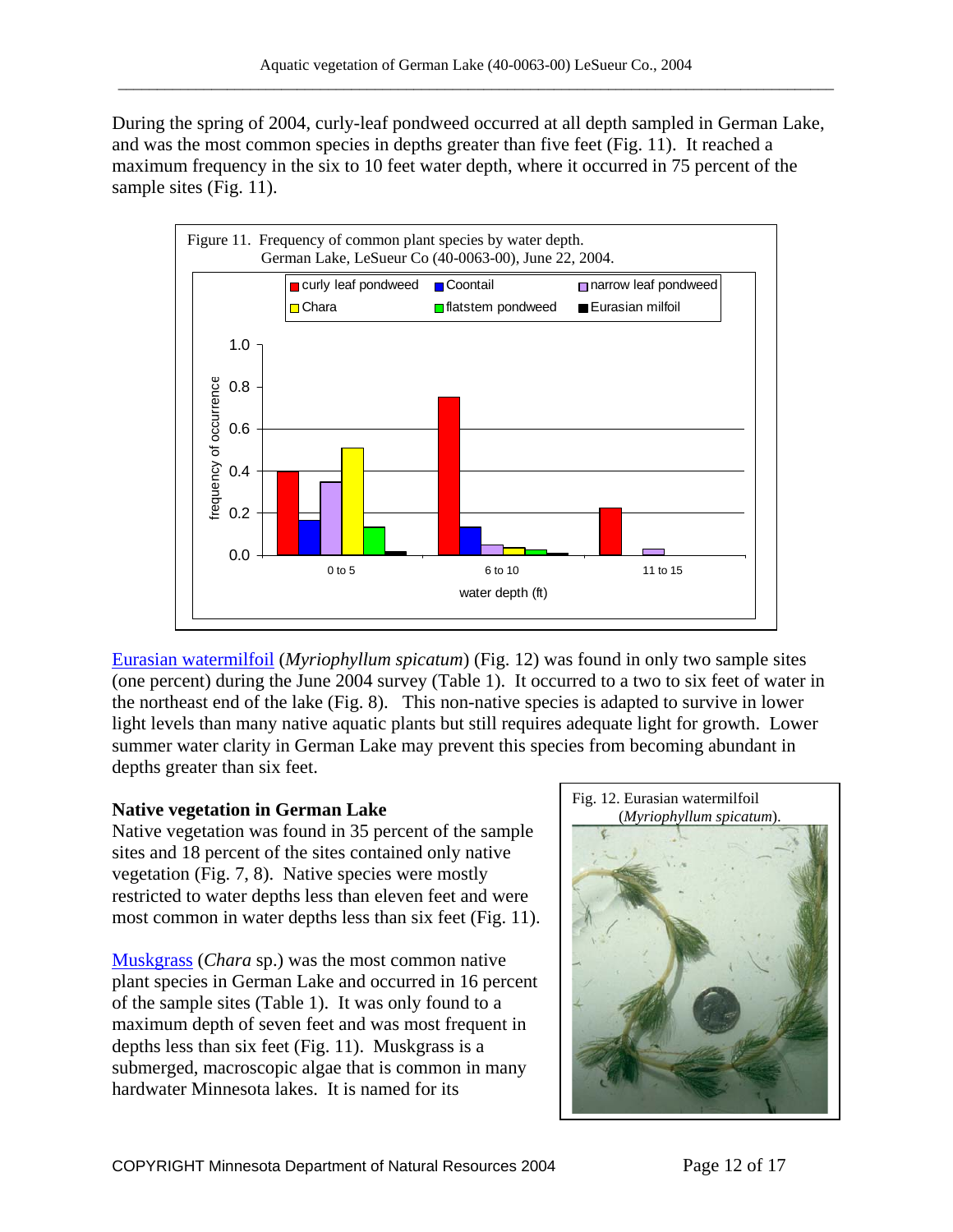characteristic musky odor. Because this species does not form true stems, it is a low-growing plant, often found entirely beneath the water surface where it may form low "carpets" on the lake bottom. Muskgrass is adapted to variety of substrates and is often the first species to invade open areas of lake bottom where it can act as a sediment stabilizer. In German Lake, muskgrass was often found at sandy sites of the north and east shores, where curly-leaf pondweed was less frequent (Fig. 13).

[Narrow-leaf pondweed](http://www.dnr.state.mn.us/aquatic_plants/submerged_plants/narrowleaf_pondweeds.html) (*Potamogeton freisii*) occurred in 13 percent of the sample sites (Table 1) and was most common in depths of five feet and less (Fig. 11). Narrow-leaf pondweed was the only native species found beyond the ten feet depth and occurred to a maximum depth of 13 feet. If was most common in the shallow waters west of the island (Fig. 13).

[Coontail](http://www.dnr.state.mn.us/aquatic_plants/submerged_plants/coontail.html) (*Ceratophyllum demersum*) was present in 10 percent of the German Lake sample sites (Table 1) and occurred to a depth of 10 feet (Fig. 11). This perennial grows entirely submerged and is adapted to a broad range of lake conditions, including turbid water. It is often found growing in deeper water than other native species because it is more tolerant of low light conditions. Coontail was primarily found along the west shore of German Lake (Fig. 13)

[Flat-stem pondweed](http://www.dnr.state.mn.us/aquatic_plants/submerged_plants/narrowleaf_pondweeds.html) is closely related to curly-leaf pondweed, but flat-stem is native to Minnesota. This submerged plant can over-winter by rhizome and winter buds and can grow in a variety of water depths. In German Lake it was found in five percent of the sites surveyed in 2004 (Table 1), occurring most frequently in the water depths up to five feet (Fig 11).

All other native species were present in less than five percent of the sample sites (Table 1).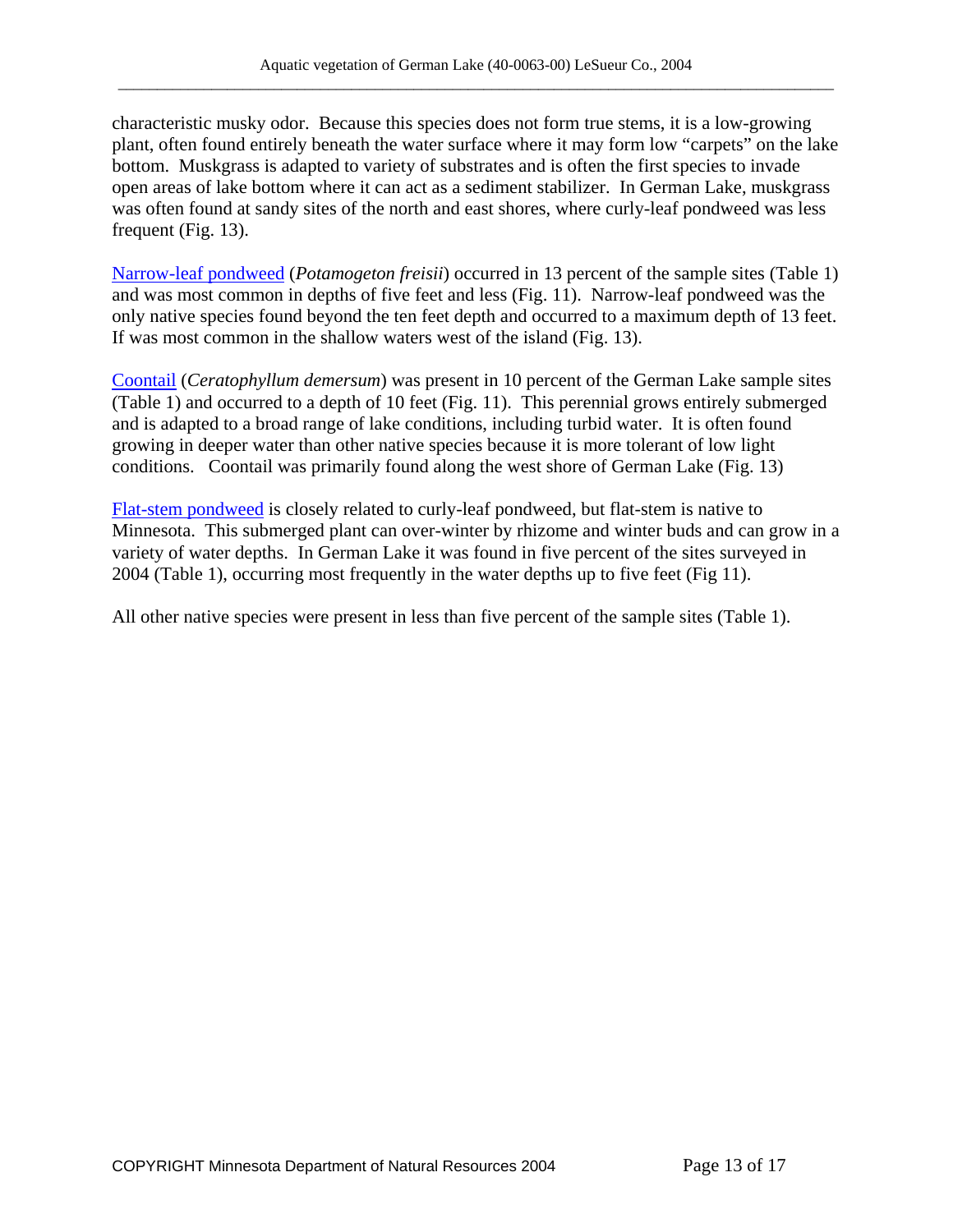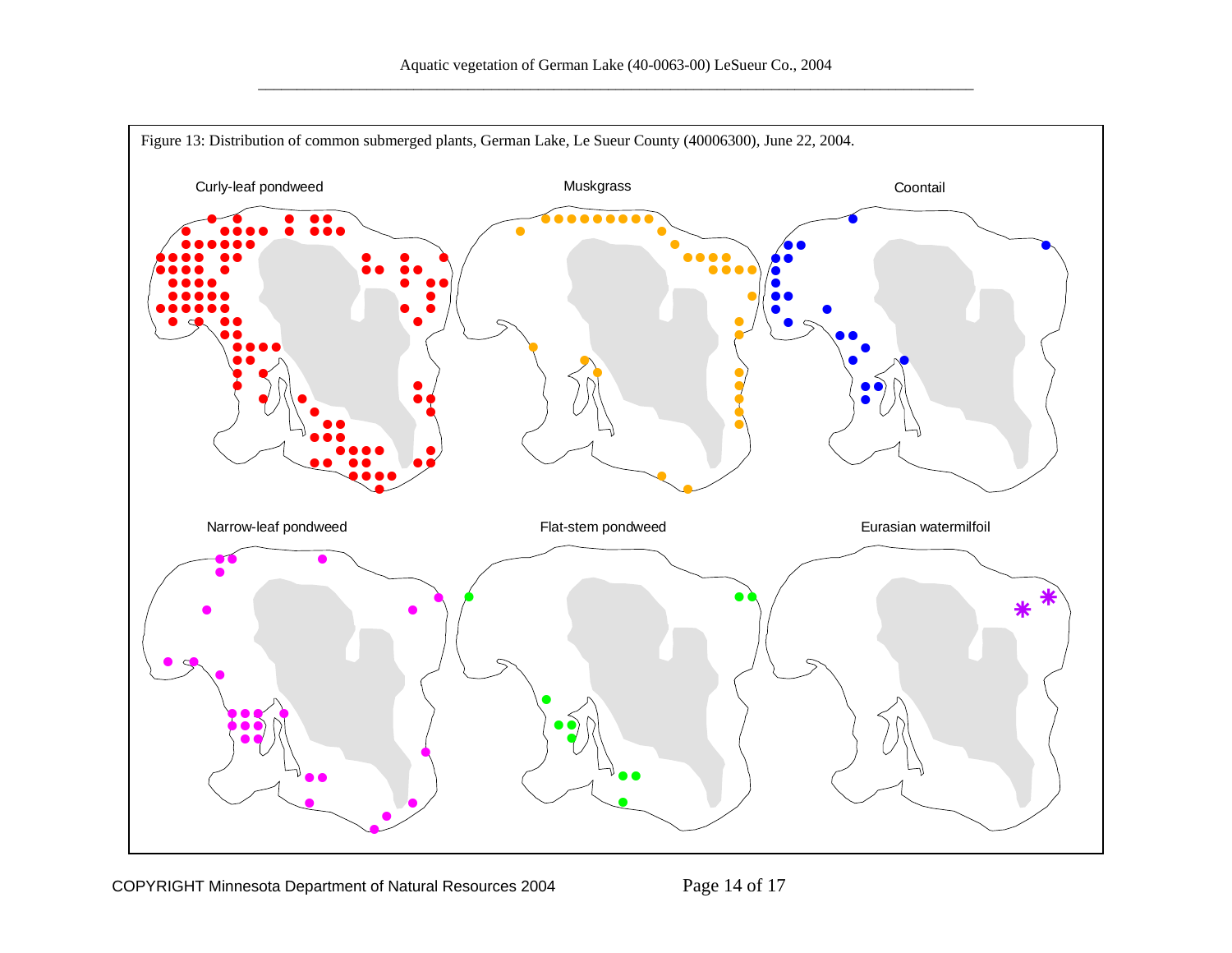## **Discussion**

Curly-leaf pondweed is probably not a recent invader in German Lakes. It has been present in Minnesota for at least 100 years and present in German Lake since at least 1982.

Rooted aquatic plants are generally restricted to water depths where they can obtain sufficient sunlight for growth. As a general rule, native plants may grow to a depth of about twice the midsummer Secchi Disc reading. In German Lake, based on Secchi Disc readings, plants would not be expected to be common beyond a depth of 5 feet. Curly-leaf pondweed, however, can take advantage of relatively clear water in the spring before native species are present, and it therefore is found growing in deeper water. As curly-leaf dies back in early summer, water clarity may further decline as the dying curly-leaf releases nutrients that may result in increased algal growth.

All vegetation, native and non-native can benefit a lake by providing habitat for fish and invertebrates, buffering the shorelines from wave action, stabilizing sediments and utilizing nutrients that would otherwise be available for algae. Native vegetation can be of greater value because it has coevolved with the native fish and wildlife species that utilize the lake. (Click here for more information on: value of aquatic plants).

Curly-leaf pondweed has the potential to cause recreational problems on lakes, particularly if it forms extensive surface mats that interfere with boat use. These problems are temporary because the plant typically dies back by early July. Longer-term ecological problems may occur if extensive stands of curly-leaf form annually and contribute significant nutrient loads to the lake. For more information on management of curly-leaf pondweed see page 51 in this report: [MnDNR Invasive Species Annual Report](http://files.dnr.state.mn.us/ecological_services/invasives/annualreport.pdf)

## **Monitoring changes in aquatic plant community**

The types and amounts of aquatic vegetation that occur within a lake are influenced by a variety of factors including water clarity and water chemistry. Monitoring change in the aquatic plant community can be helpful in determining whether changes in the lake water quality are occurring and for estimating the quality of vegetation habitat available for fish and wildlife communities. Data from the 2004 vegetation survey can also be used to monitor annual changes in curly-leaf pondweed, Eurasian watermilfoil and native plant species composition.

In general, factors that may lead to change in native and non-native aquatic plant communities include:

• Change in water clarity

If water clarity in German Lake increases, submerged vegetation is expected to expand in distribution and grow at greater water depths.

• Snow and ice cover

Curly-leaf pondweed, in particular, may fluctuate in abundance in response to snow cover. Many native submerged plants also have the ability to grow under the ice, especially if there is little snow cover and sunlight reaches the lake bottom. In years following low snow cover,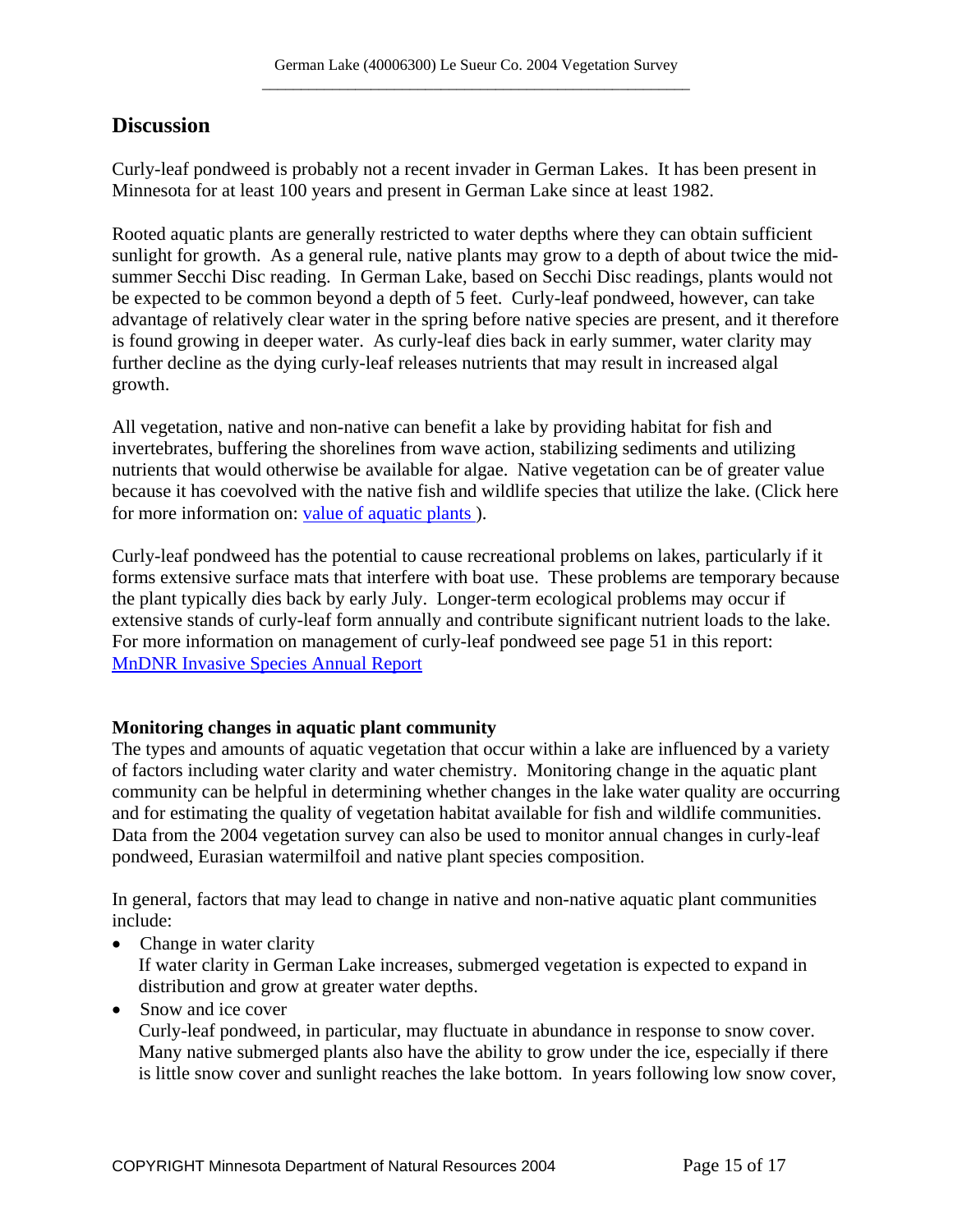and/or a reduced ice-over period, curly-leaf and some native submerged plants may increase in abundance.

- Water temperatures / length of growing season In years with cool spring temperatures, submerged plants may be less abundant than in years with early springs and prolonged warm summer days.
- Natural fluctuation in plant species. Many submerged plants are perennial and regrow in similar locations each year. However, a few species such as bushy pondweed (*Najas flexilis*) are annuals and are dependant on the previous years seed set for regeneration.
- Aquatic plant management activities Humans can impact aquatic plant communities directly by destroying vegetation with herbicide or by mechanical means. For information on the laws pertaining to aquatic plant management: [MnDNR APM Program.](http://www.dnr.state.mn.us/ecological_services/apm/index.html) Motorboat activity in vegetated areas can be particularly harmful for species such as bulrush. Shoreline and watershed development can also indirectly influence aquatic plant growth if it results in changes to the overall water quality and clarity. Herbicide and mechanical control of aquatic plants can directly impact the aquatic plant community. Monitoring these control activities can help insure that nontarget species are not negatively impacted.